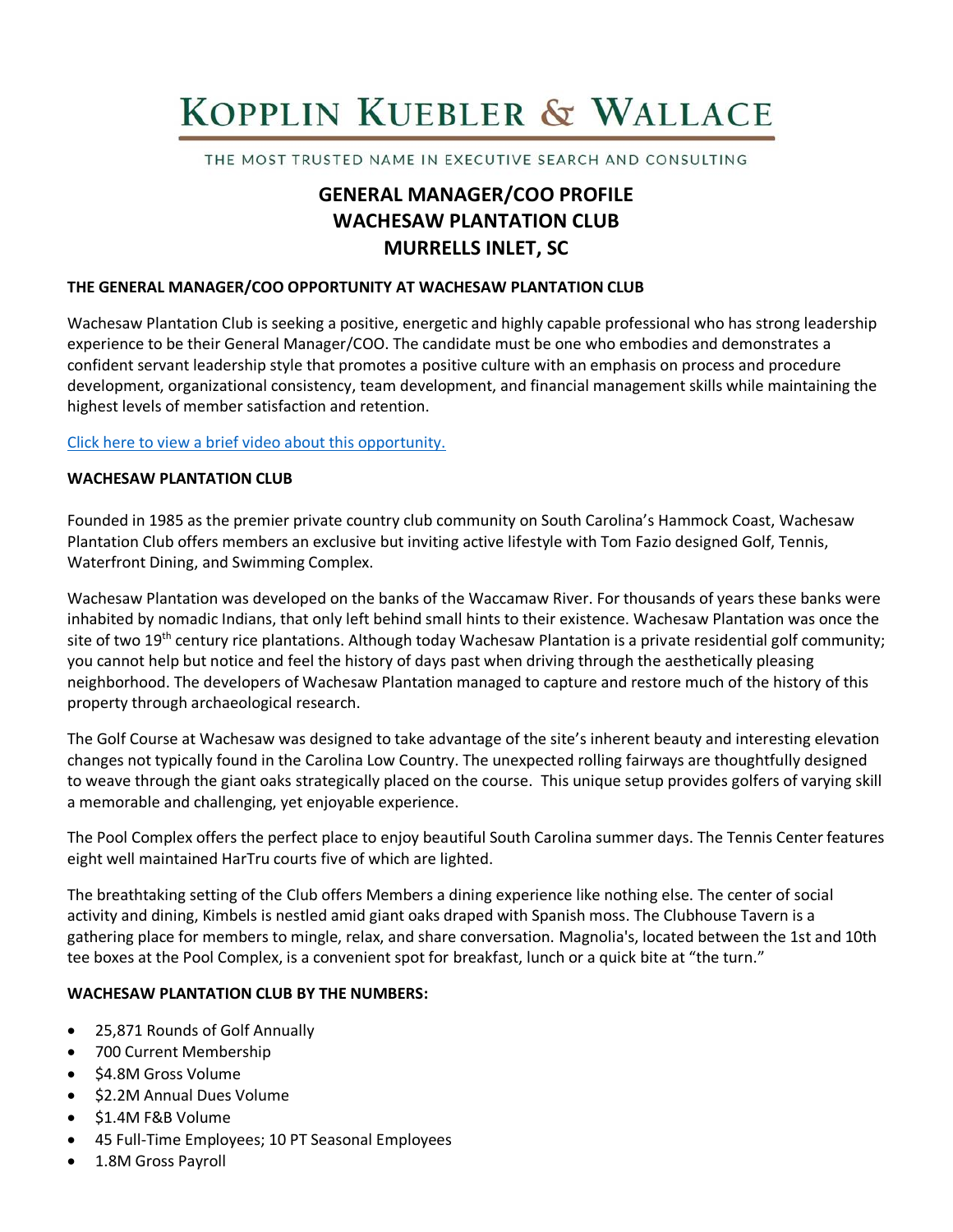- 9 Board Members
- 63 Average Age of Members

# **WACHESAW PLANTATION CLUB WEB SITE: [www.wachesaw.com](https://www.wachesaw.com/)**

# **GENERAL MANAGER/COO (GM/COO) JOB DESCRIPTION**

The GM/COO has full responsibility for all aspects of operations at Wachesaw Plantation Club, effectively managing all resources and reporting to the Board of Directors and the Club President. The GM/COO will lead the management team, directly supervising the Executive Chef, Director of Finance, Tennis Professional, Golf Professional, Golf Course Superintendent, Director of Member Relations, Catering and Events Manager and Facilities Manager. The GM/COO will indirectly supervise all employees of the club while promoting a positive, engaging and highly competent service culture in all operations.

The GM/COO is expected be an interactive "thought partner" with the Board and Committees, working closely with both groups as collectively they make decisions and set strategic direction for the long-term well-being of the membership. Like many clubs, Wachesaw Plantation Club has several new, younger members with families, and the balance of tradition with relevance to today's member needs and expectations is a critical success factor. The overriding expectation is to "set the standard for consistent, high quality member and guest experiences," recognizing that such outcomes start with strong team development and engagement.

Additionally, the new GM/COO must be a professional and highly respectful in his/her personal style, demeanor and presence, and someone who recognizes and is comfortable interacting with all demographics of members, staff and other constituents who contribute to the success of the Club; name recognition is a foundation of such success and this style must be a core competency of the top executive.

Transparency, honesty, and direct feedback are highly valued. Attention to detail and having necessary and appropriate follow up skills are important personal characteristics. A proven, thoughtful "listener" is desired, as well as someone who is highly approachable, appreciative of input and able to appropriately "filter" such input to implement the Club's goals and objectives.

# **KEY ATTRIBUTES AND AREAS OF FOCUS**

The successful General Manager/COO will demonstrate:

- Strong leadership and a strategic approach to management in all areas of the club.
- An ability to access and proactively initiate process and procedures in identified areas of the club operation.
- A collaborative relationship with the board recognizing the need to institute best practices in club management.
- A proactive, member focused leadership style that promotes staff and membership engagement.
- Show patience, observe, listen, ask questions and learn about the culture and heritage of Wachesaw Plantation Club and the surrounding community.
- Superior communication skills, exuding energy and creativity.
- Disciplined follow up to complete team goals and objectives in a timely manner.
- Attentiveness to member services and satisfaction while also developing clubhouse staff.
- Strong understanding of superb dining and other food and beverage experiences for the club members and guests.
- Demonstrated financial management experience with effective oversight of the annual operating budget.
- Continual visibility to members and staff as the face of the club.
- Understands the importance of and can leverage web, social media tools to communicate with the staff and membership.
- Ability to effectively lead, mentor and develop department heads and staff with a continued professional development plan.
- Cultural development through good hiring, training, communication, and developing a strong team work ethic.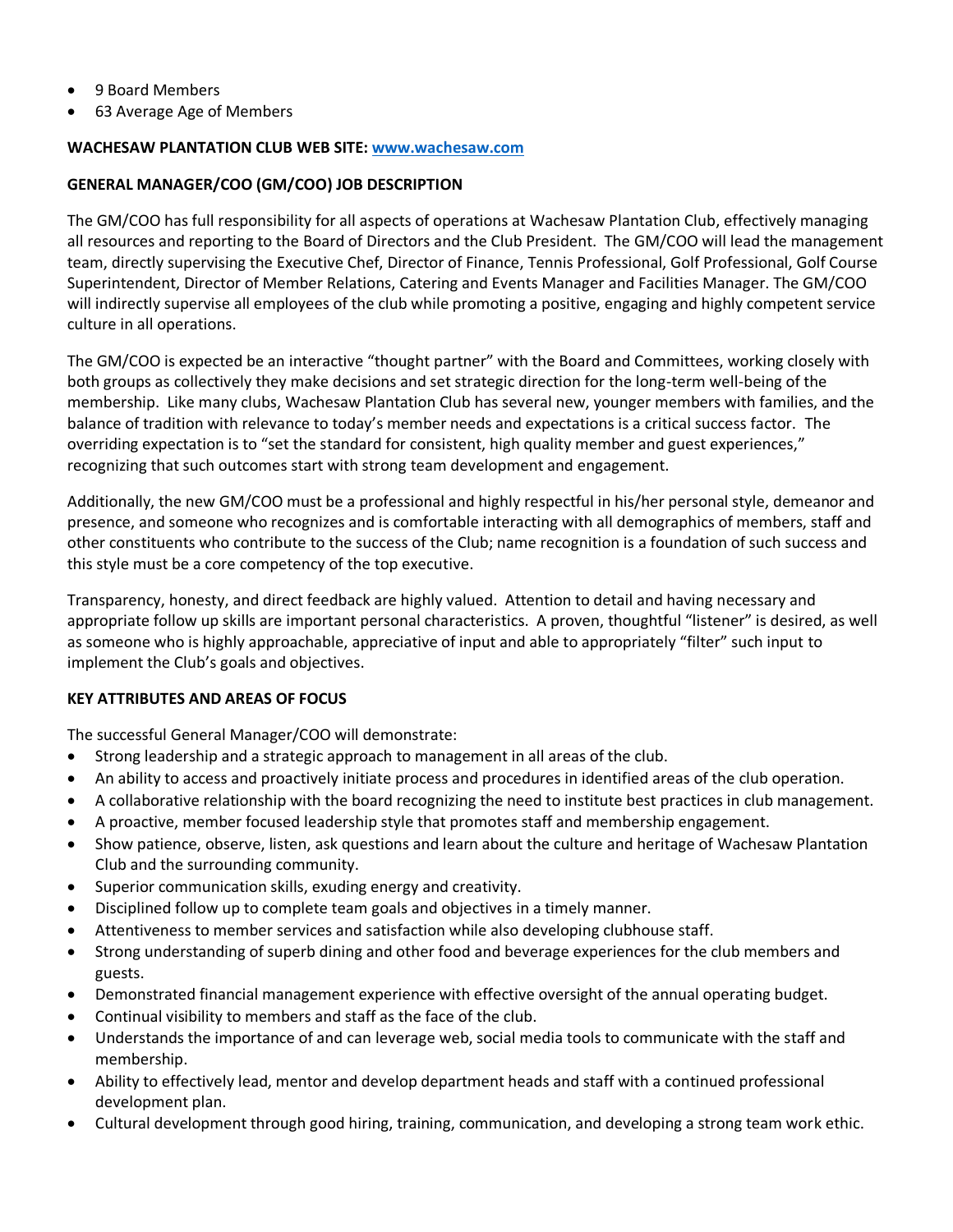• Ability to build a strong board and committee relationship, working to create a strong bond and communication exchange of diplomatic openness.

# **DUTIES AND RESPONSIBILITIES:**

Member Services

- Gets to know the members, their families, and their desires.
- Provides quality leadership and a positive upbeat image for the Club and its amenities. Leads with the dictate to provide members with premier service in casual and fine dining, recreational excellence, quality products, and an exciting calendar of club events. Maintains detailed records on events.
- Apply best practices in club organizational management providing process and procedure in identified areas.
- Plans his/her work schedule to be personally visible and readily accessible to members and their guests at the right times and in the right places.
- Assures the smooth, efficient daily operation of the club to provide the members and guests with an environment of excellence in hospitality.
- Oversees a top-rated food and beverage operation, with appealing menus, properly priced, and featuring exemplary service.
- Addresses and resolves member complaints and suggestions, in such areas as general service, athletic programs, employee attitude, maintenance, and cosmetic appearance of the facility.

# Employee Relations

- Creates and emphasizes a "one team" culture with all department heads and staff.
- Acts as a mentor and developer of professional talent with the staff.
- Initiates employment programs and recruitment efforts that result in the club being viewed as sought after place to work, especially for wait staff and entry level employees.
- Interacts with department managers pursuant to the appraisal, discipline, and/or discharge, of any employee.
- Provides for the training and further development of all department heads and other personnel. Creates an environment of true team spirit among the staff.
- Ensures that a positive and healthy working environment exists throughout the club, one that is free of safety risks and all forms of employee harassment.

# Financial Management

- Prepares annual operating plan and capital budgets and, after Board approval, manages and controls the operations to attain the desired results.
- Provides input to all department heads, professional staff, and key personnel, projecting and developing budgets, capital spending plans, fiscal controls, and operational guidelines.
- Installs controls and cost-effective procedures related to employee payroll, purchases, inventories, and supplies.
- Maintains an up-to-date management information system which can be counted on for timely and accurate information for all parts of the club.

# Communications

- Develops ongoing dialogue and rapport with club members through recognition, communication, the club's newsletter, and follow through. Assures satisfactory communications between the club members and employees.
- Coordinates a program for the orientation of new members, Board members and staff.

# **CANDIDATE QUALIFICATIONS**

- A minimum of 5 years of verifiable, progressive leadership and management experience in an active, private member focused club environment or an equivalent combination of related education and experience.
- A verifiable career track that demonstrates a record of tenure and commitment to previous employers, and that career moves were for enhancement of skills and experiences as opposed to 'unplanned' career changes.